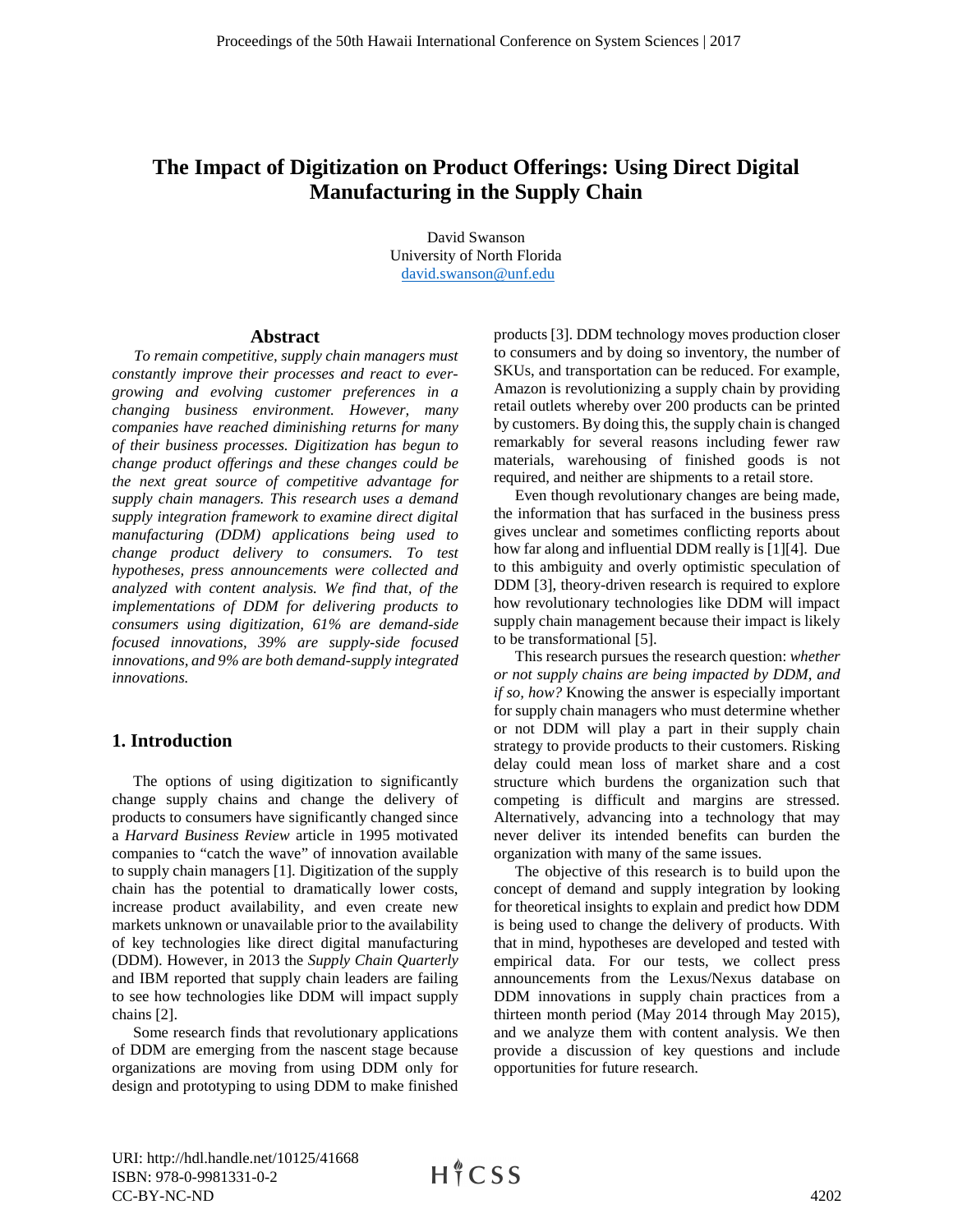## **1.1 Digitization and the Internet of Things**

Digitization and internet capabilities have tremendous impacts for the supply chain. Digitization in the supply chain has been described as being able to take advantage of evolving and newly available technologies to reengineer business processes to gain a competitive advantage [6]. For example, the potential for digitization to revolutionize business processes has reportedly led to new product offerings at General Electric generating \$1 Billion in new sales revenue [6]. Furthermore, there is ample anecdotal evidence that firms are dynamically changing their fundamental supply chain processes and tremendously impacting the way products are provided for customers.

Supply chain managers now have more information to diagnose problems and initiate the most effective and efficient solution. Applications of supply chain information can apply strategic objectives determined by supply chain managers, and then, based on real time information from multiple internet sources, propose a solution. This is often termed an application wizard. Solutions could include things such as inventory purchases, transferring inventory, or transportation routing changes—really any type of supply chain response.

Technology improvements over the last decade have enabled tremendous potential to solve business problems. This potential can improve supply chain efficiency, but doing so is not easy. The new technologies also come with new processes and business models which must be determined and implemented in organizations which do not naturally invite and welcome change. Responding to customers requires keeping up with technological changes and those companies that do not do so will lose their competitive advantage [6].

Digitization is not entirely new in practice, but has perhaps finally reached a critical mass to be defined as a concept. Over ten years earlier, the author designed and installed an internet enabled process for Walmart that fits the definition of Digitization presented earlier. Using the internet, distribution center appointments were given systematically to vendors and carriers bringing inbound shipments. Using Retail Link, Walmart's proprietary intranet that links key supply chain partners, vendors or carriers would enter a load number. Based on the characteristics of that load, the other loads already scheduled, the resources in the distribution center, and the priorities of Walmart managers, the most optimum appointment times are presented to the clerk making the inbound appointment.

Therefore, even though digitization and the Internet of Things may be newly coined terms, the concept and the practice is not new. Yet, companies still have idle inventory and other resources that are not "working" for them. To remain competitive, supply chain managers must constantly improve their processes and react to ever-growing and evolving customer preferences in a changing business environment.

With increasing information capabilities, firms now can better understand how and where their supply chain is working efficiently, and more importantly, where it is not. Supply chain visibility is therefore increased allowing firms to achieve a greater level of performance and competitive advantage.

# **1.2 Direct Digital Manufacturing**

DDM is a manufacturing process that operates by adding layers of a material until an item takes shape. It has often been described as the opposite of cutting or sculpting a shape (i.e. subtractive manufacturing) and hence is often known as additive manufacturing. 3D printing is another common term used to describe this manufacturing process. For many years DDM has been used to prototype models and assist product designers. However, now it is becoming a tool and driving new business processes that are being used to deliver products to consumers—a tool that is fundamentally changing supply chains. DDM has tremendous possibilities for reducing inventory and eliminating transportation requirements which are two things that are commonly believed to be mainstays in the supply chain.

## **1.3 Active Customers**

Customer participation has been defined as "the active involvement of the customer in the production and delivery of a service, by the contribution of personal resources, which influence processes and outcomes." [7] For over a decade now, digital technologies have contributed to the enablement of active customers in revolutionary ways [8].

The literature primarily associates active customers with increased uncertainty, because participating customers provide opinions which can be planned for and managed only imperfectly [9] [10]. Now, with DDM, customer empowerment has never been greater. However, even though customers are empowered by DDM technologies, they also have the means to fulfill their additional requests themselves. This means the organization may not have additional uncertainty from this type of increased involvement by the active customer, and this means that new theory needs to be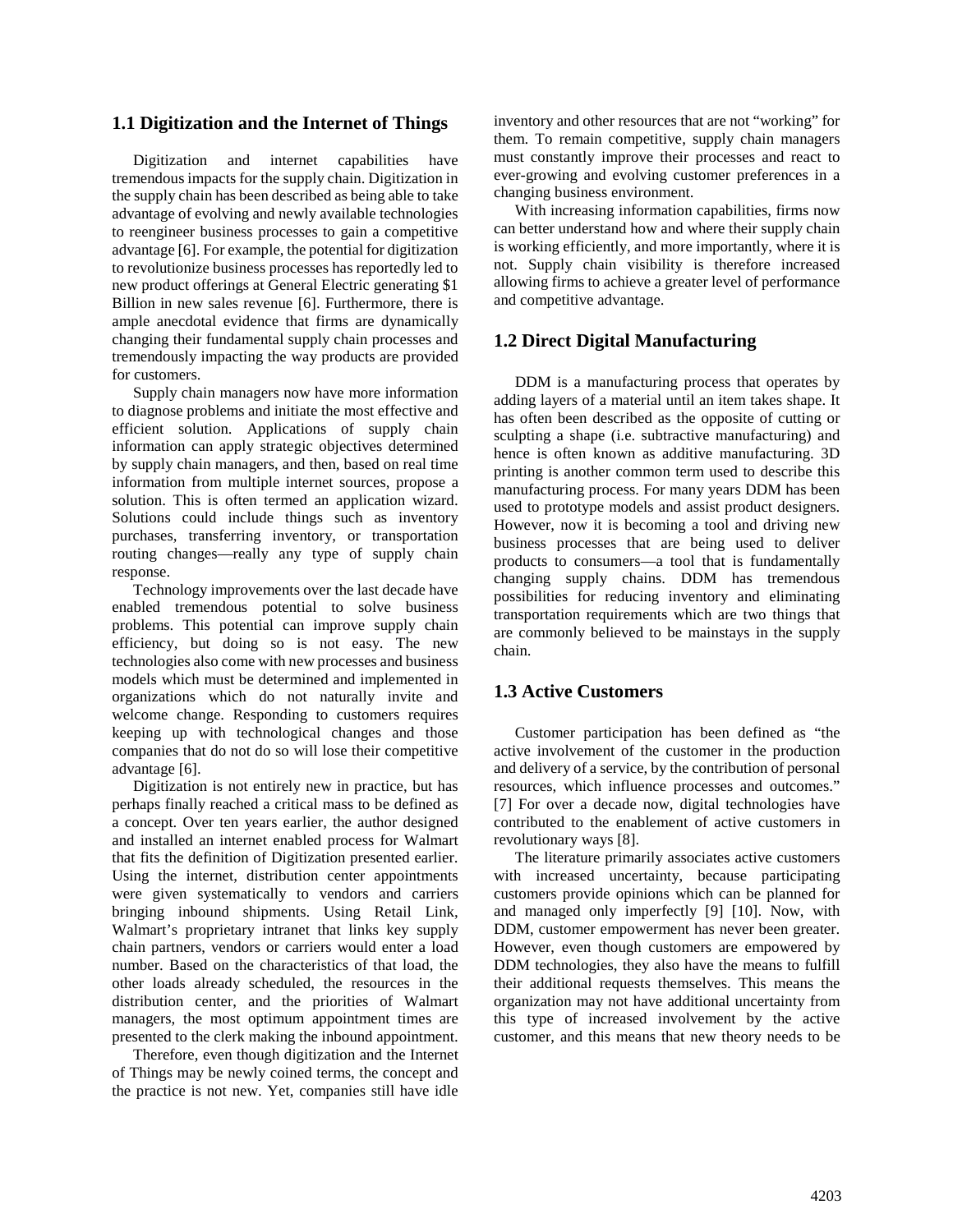**Supply Market Knowledge** Demand Market Knowledge emand/Suppl **Supply Demand Integration Supply Management Plans Demand Management Plans Demand Management Supply Management** 

Figure 1: Conceptual Framework of Demand Supply Integration (source: Esper et al., 2010)

developed to understand this new phenomenon. Note also that DDM has tremendous benefits for customer service and delivering the right product at the right time.

#### **1.4 Summary**

As digitization and the internet become more refined and powerful, new technologies like DDM will continue to change the way products are distributed to consumers. While doing so, consumers will have more variety from which to choose, better accessibility to have their products when and where they want them most; and all this will be provided at a lower price.

## **2. Theoretical Framework**

# **2.1 Demand Supply Integration Framework**

The theoretical foundation for this research is provided by using the conceptual framework of demand and supply integration [11] which can add theoretical value to supply chain optimization [12].

Historically, firms that optimize their supply chains will do so by optimizing either end of the supply chain, but not both at the same time [11]. For example, firms will optimize either the delivery to the customer (i.e. demand side) or they will optimize the efficiency and effectiveness of sourcing materials (i.e. supply side). Frankel and Mollenkopf (2015) report that when using a demand and supply integration framework, crossfunctional integration is largely contained within the notion of "demand" functions and "supply" functions [13]. Like many other functions of logistics (e.g. transportation and inventory management) there are tradeoffs between the functions [14]. Furthermore, demand side and supply side optimization techniques are often in direct conflict with one another. Therefore, it is important to consider both demand and supply side optimization when a firm seeks to optimize its supply chain operations.

A framework for increasing supply chain value creation through demand and supply integration is provided by Esper et al., (2010), and it provides a lens through which this research examines applications of DDM by firms—applications that are designed to improve supply chain performance related to offering of products. Figure 1 shows the conceptual framework of demand and supply integration.

## **2.2 Hypotheses**

The theoretical concept of demand supply integration suggests that some supply chain innovations from DDM are related to supply-side processes and some applications would be related to demand-side processes [11]. Accordingly, this research examines the DDM applications in supply chain management for improving the offerings of products to consumers. Since DDM has the potential to change both supply-side processes and demand-side processes, this research hypothesizes:

*H1: DDM impacts supply chains by demand-focused strategy.*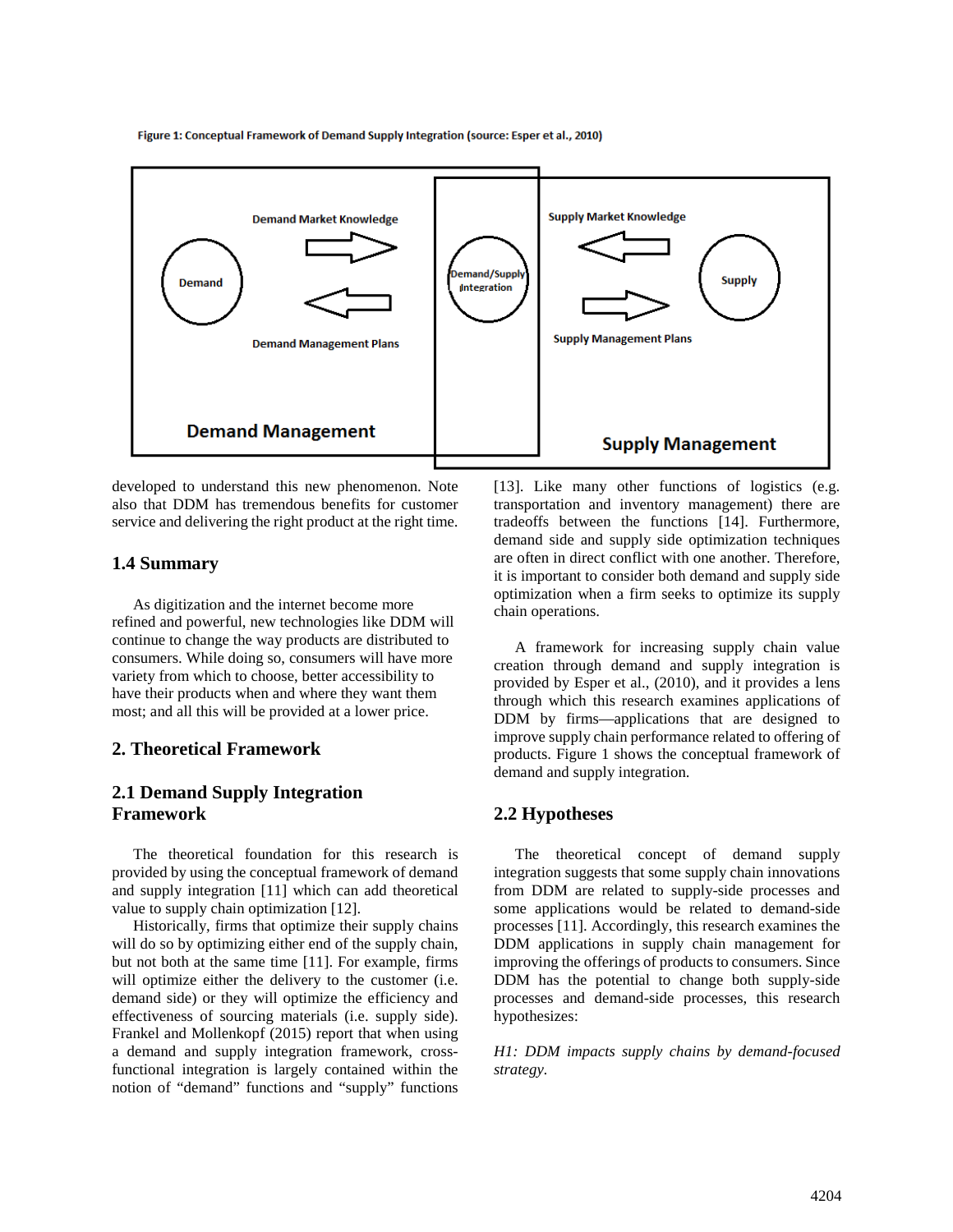*H2: DDM impacts supply chains by supply-focused strategy.*

However, firms are integrating their demand and supply processes and there is theory that these can be optimized if they are not considered independently [11]. Therefore, we hypothesize that DDM applications designed to change the supply chain by offering products to consumers should also begin to exhibit some examples of demand supply integration. Therefore this research hypothesizes:

*H3: DDM impacts supply chains by demand supply integration-focused strategy.*

#### **3. Research Methodology and Results**

#### **3.1 Data**

Press announcements highlighting DDM innovations between May 2014 and May 2015 were examined to determine if 3D innovations are radically changing supply chains and disrupting existing markets. Data was collected by utilizing the following search terms in Lexus/Nexus: "direct digital manufacturing," "3D printing," and "3-D printing". The words "product" or "process" also must be included in the press announcement to refine the results with a greater likelihood of finding companies using DDM to manufacture products or to change their business processes. Next, press announcements that included the word "prototype" were excluded, because many of these announcements indicate that DDM has been adopted to create prototypes rather than to produce a final part or good available for sale. Additionally, the Lexus/Nexus option to reduce duplicates of moderate similarity was selected, which yielded 3,212 press announcements that were examined and coded. Supply chain impacting press announcements were read and coded by two researchers.

Beginning in May 2015 the original search terms were returning an exponential number of press announcements. To keep this manageable we used some additional terms to exclude press announcements that included the words: "school," "library," "student," and "college." These terms used were identified by the researchers who were finding many press announcements associated with education which were not related to companies offering existing products.

#### **3.2 Content Analysis**

This research uses content analysis to glean information from press announcements. Researchers followed content analysis methodology specified by Grotsch et al. (2013) rather than relying on word counts, which is often used in content analysis research [15]. The methodology that was used requires researchers to identify themes of words and determine the underlying concepts. The coding process was made to be less subjective by requiring the researchers to look for specific content in the press announcement, rather than relying solely on their own judgement. For example, to determine if a supply chain was impacted, researchers determined if a company was mentioned in the press announcement that currently is using DDM to deliver a product that is already available for sale. Please see Table 1 which includes the specific information which was looked for in the process of coding the press announcements.

| Table 1            |                                                         |  |  |  |  |  |  |  |
|--------------------|---------------------------------------------------------|--|--|--|--|--|--|--|
| Supply Chain       | This variable is used to indicate if the press          |  |  |  |  |  |  |  |
| Impact             | announcement revealed evidence of a supply              |  |  |  |  |  |  |  |
|                    | chain impact. To be coded as a supply chain             |  |  |  |  |  |  |  |
|                    | impact, the press announcement must identify a          |  |  |  |  |  |  |  |
|                    | specific company that is manufacturing a                |  |  |  |  |  |  |  |
|                    | product with DDM that is already for sale in the        |  |  |  |  |  |  |  |
|                    | marketplace.                                            |  |  |  |  |  |  |  |
|                    | Demand-focused When press announcements that identify a |  |  |  |  |  |  |  |
| Strategy           | supply chain impact use DDM to provide                  |  |  |  |  |  |  |  |
|                    | customized product for consumers or otherwize           |  |  |  |  |  |  |  |
|                    | use DDM in clearly a customer-centric strategy          |  |  |  |  |  |  |  |
|                    | they are coded as demand-focused strategies.            |  |  |  |  |  |  |  |
|                    |                                                         |  |  |  |  |  |  |  |
| Supply-focused     | When press announcements that identify a                |  |  |  |  |  |  |  |
| Strategy           | supply chain impact use DDM to make products            |  |  |  |  |  |  |  |
|                    | used in the supply or manufacture of products           |  |  |  |  |  |  |  |
|                    | that are not tailored to specific consumers they        |  |  |  |  |  |  |  |
|                    | are coded as supply-focused strategies.                 |  |  |  |  |  |  |  |
|                    |                                                         |  |  |  |  |  |  |  |
| Demand Supply      | When press announcements that identify a                |  |  |  |  |  |  |  |
| <b>Integration</b> | supply chain impact use DDM to make products            |  |  |  |  |  |  |  |
|                    | thar are both used in the supply or manufacture         |  |  |  |  |  |  |  |
|                    | of products and are tailored to specific                |  |  |  |  |  |  |  |
|                    | consumers they are coded as strategies that             |  |  |  |  |  |  |  |
|                    | exhibit evidence of demand supply integration.          |  |  |  |  |  |  |  |

#### **4. Results and Analysis**

The pilot study finds that the use of DDM in innovative ways to change the supply of products to consumers is increasing significantly. During data analysis of months in 2014 on DDM innovations in supply chains there was a range of innovations from 3- 9 per month. During data analysis of months in 2015 on DDM innovations in supply chains there was a range of innovations from 10 to 44 per month.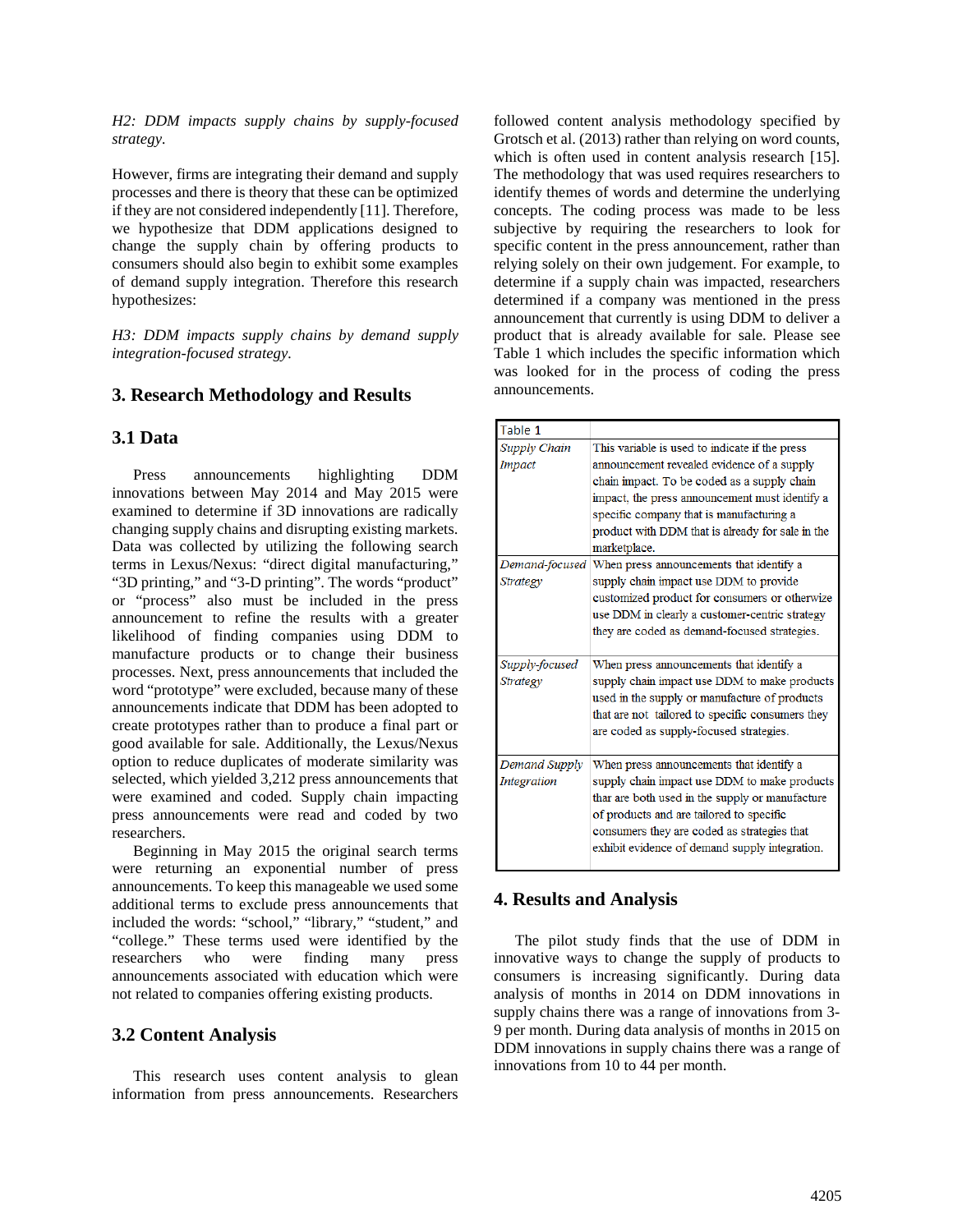| Table 2                          |  |      |     |   |    |                 |   |                                                     |    |    |             |
|----------------------------------|--|------|-----|---|----|-----------------|---|-----------------------------------------------------|----|----|-------------|
| Year                             |  | 2014 |     |   |    |                 |   | 2015                                                |    |    |             |
| Month                            |  |      |     |   |    |                 |   | May Jun Jul Aug Sep Oct Nov Dec Jan Feb Mar Apr May |    |    |             |
| <b>Total Press Announcements</b> |  |      | 199 |   |    | 204 243 256 230 |   | 268 256                                             |    |    | 288 300 353 |
| <b>Supply Chain Impact</b>       |  | з    | 4   | 4 | 6  | 9               | 3 | 12                                                  | 14 | 12 | 44          |
| Demand-Focused Strategy          |  |      | 2   | 3 | 5. | 8               | з | 10                                                  | 12 | 5  | 21          |
| <b>Supply Focused Strategy</b>   |  |      | 2   |   |    |                 | 0 |                                                     |    |    | 16          |
| Demand Supply Integration        |  |      | Ω   | 0 | o  |                 | o |                                                     |    |    |             |

Supply chain impacts were identified in press announcements by searching for evidence that a supply chain was already being impacted. A supply chain impact was identified if a company was using DDM to manufacture a product that was currently for sale. Therefore, press announcements that introduced prototypes and plans of using DDM were not considered impactful. Also, keep in mind that impactful is not necessarily positive. There are challenges with DDM which can be difficult to implement and expensive.

Using the original search terms for finding press announcements the total press announcements collected per month rose from a low of 170 in July 2014 to a high of over 1700 during May 2015. In Table 2 the total press announcements for May 2015 is shown to be 353. This is because we added additional search terms with the objective of filtering out more of the press announcements that didn't have supply chain impacts. This can be seen in the ratio of the number of supply chain impacts found to total press announcements. For example, in April 2015, 11 impacts were found from 300 press announcements, and in May 2015, 44 impacts were found from 353 press announcements. Inter-rater reliability tests were 93%.

This study included a detailed examination of 129 press announcements that indicated a supply chain was altered by using DDM in the supply chain for purposes of distributing an existing product to consumers. Approximately 61% (i.e. 79/129) of these supply chain impacts were implemented with evidence of a demandfocused strategy. See Table 2. Therefore, H1 is supported. For example, companies are using DDM to make body parts (i.e. bones replacements) in the emergency room to assure a perfect match for the patient (consumer). Other examples include consumer printed earbuds, shoe inserts, and their own bobble-head dolls.

The study also found that supply chain impacts were used to optimize supply-focused strategies as well. Approximately 39% (i.e. 39/129) of these supply chain impacts were implemented with evidence of a supplyfocused strategy. Therefore, H2 is supported. In the instances of supply-focused strategies, the supply and distribution of materials was made better, even though the ultimate consumers were not yet known. Also, there

was no indication of consumer customization. Examples include printing parts for aircraft engines that lower the cost of manufacture, speed the time of manufacture, or make the quality of the finished product better.

The study also found that supply chain impacts of DDM that were used to change supply chains also showed some indication of demand-supply integration. Demand-supply integration was evident in approximately 9% (i.e. 11/129) of innovations that changed the delivery of products to consumers. Therefore, H3 is supported.

The first evidence of demand-supply integration in this sample occurred in a July 2014 press announcement by Wentloog, a company in South Wales. In the announcement the company touted its one-millionth DDM printed product, which indicates a strong reliance on DDM in their supply strategy. Wentloog specializes in producing custom made in-ear monitors that are used by musicians, television sound engineers, camera operators, and on-camera personalities. The products are made for individual consumers thereby assuring a perfect inner ear fit. This aspect of their supply chain strategy represents a demand-focused strategy as well.

A second example of demand-supply integrated strategies that involve the use of DDM to impact a particular supply chain include the work and business strategies of Elie Top, a jewelry designer who used DDM to design and manufacture his first collection of jewelry. This represents a business process innovation for supplying jewelry to the market. However, Mr. Top also encourages individual customers to bring their special stones to him and together he and the consumer can design and print customized jewelry that is exactly what the consumer would like to have. See Appendix 7.3 to read the full press announcement.

## **5. Conclusion**

#### **5.1 Summary**

This study finds that firms are revolutionizing their supply chains by using applications of DDM to improve the supply of their products or improve their ability to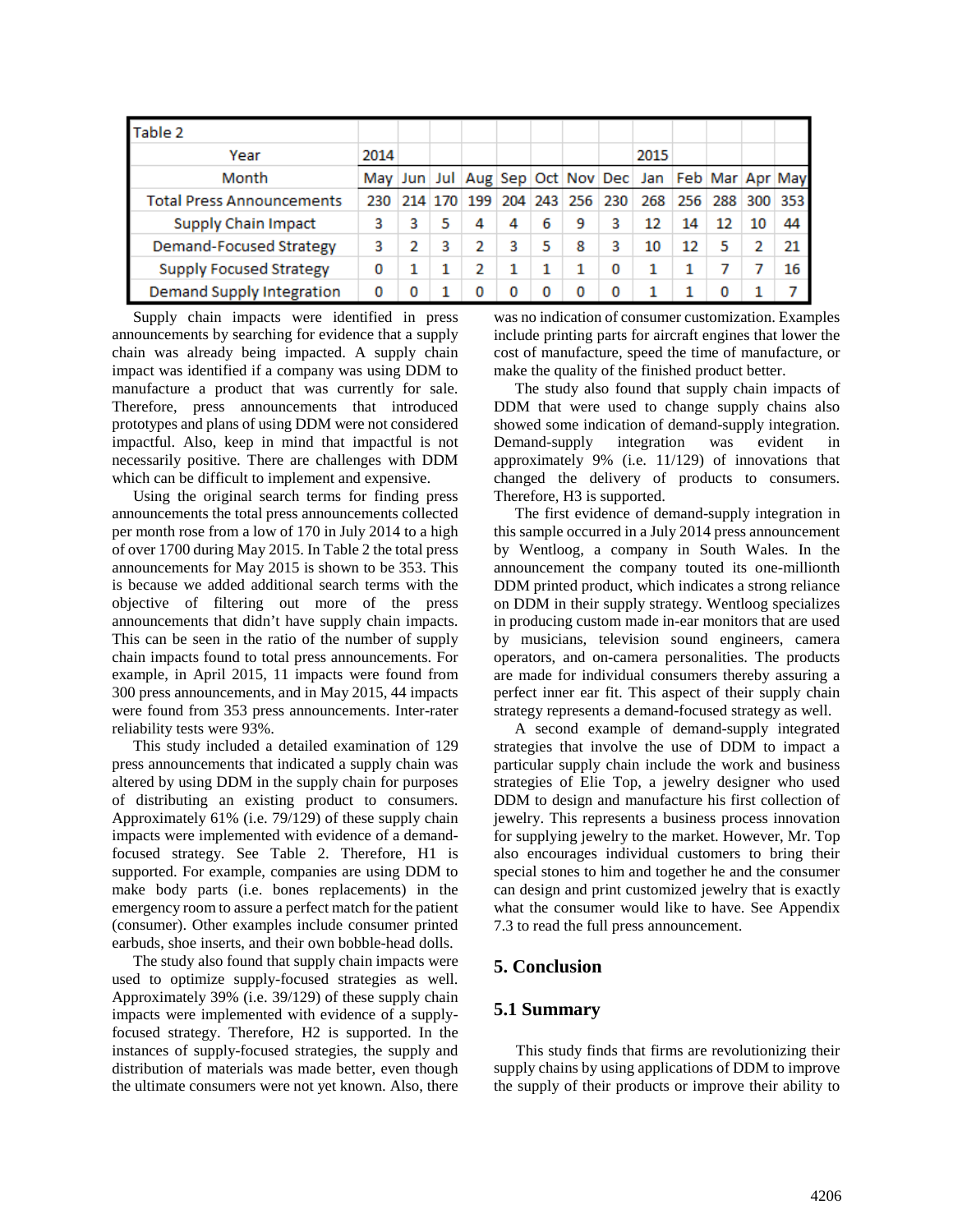meet consumer demand, confirming that DDM will require firms to rethink their strategies and operations in regard to supply, manufacturing and retailing to remain competitive [16].

# **5.2 Limitations**

Even though the press announcement search provided many relevant indications of demand and supply integration, there are likely others. Some supply chain oriented DDM processes are not announced via the press and have remained hidden from our study.

# **5.3 Future Research**

In the course of doing this study, several opportunities surfaced for future research on how DDM impacts the supply chain. First, past research has demonstrated that market-oriented logistics has a profound impact on success [17] and we know of the changes regarding active customers. However, future research should answer how a market orientation contributes to creating and maintaining successful deployments of digitization innovations in supply chains. Second, as DDM processes and materials evolve, the growth of DDM applications is compounding [3]. A list of recently patented DDM materials is provided in Appendix 7.4 and it shows the possibilities now extend beyond plastic to multiple types of metal, foam, and edible materials. Future researchers should examine the moderating and mediating relationships between the success of DDM and the availability of complementary enabling technologies. Third, Golicic and Sebastiao (2011) find that value proposition definition and legitimacy drive supply chain strategy in nascent markets and are the means by which initial supply chains are formed [18]. Researchers should explore how these antecedents come into play when management needs to drive the supply chain strategy for introducing innovations in existing markets.

## **6. References**

[1] Bower, J. L. & Christensen, C. M. (1995). Disruptive Technologies: Catching the Wave. Harvard Business Review, 73(1), 43–53.

[2] Brody, P. (2013) "Get ready for the "software-defined supply chain," The Supply Chain Quarterly, Quarter 4 2013. Accessed online:

http://www.supplychainquarterly.com/topics/Manufacturing/ 20140110-get-ready-for-the-software-defined-supply-chain/.

[3] Gartner (2014). "Gartner says consumer DDM is more than five years away."

https://www.gartner.com/newsroom/id/2825417. Accessed August 7, 2015.

[4] Price Waterhouse Coopers, "DDM and the new shape of industrial manufacturing," PWC Whitepaper, June 2014.

[5] Fawcett, S. E., & Waller, M. A. (2014). Can We Stay Ahead of the Obsolescence Curve? On Inflection Points, Proactive Preemption, and the Future of Supply Chain Management. Journal of Business Logistics, 35(1), 17-22.

[6] Gilmore, D. (2016). "Supply Chain Thought Leaders Video Series: Important Trends in Supply Chain DSupply Chain Digest, June 1, 2016 (Accessed online at: http://www.scdigest.com/NEWSVIEWS/16-06-02- 1.PHP?CID=10776)

[7] Büttgen, M., & Ates, Z. (2009). Customer participation and its effects on service organisations: An institutional economics perspective. In Proceedings of the 2009 Naples Forum on Service (pp. 1-45).

[8] Slywotzky, A., & Morrison, D. (2001). The rise of the active customer. Marketing Management, 10(2), 22.

[9] Legnick-Hall, C. (1996). "Customer Contributions to Quality: A Different View of the Customer-Oriented Firm." Academy of Management Journal, 21(3), 791-824.

[10] Larsson, R., & Bowen, D. E. (1989). Organization and customer: managing design and coordination of services. Academy of Management Review, 14(2), 213-233.

[11] Esper, T. L., Ellinger, A. E., Stank, T. P., Flint, D. J., & Moon, M. (2010). Demand and supply integration: a conceptual framework of value creation through knowledge management. Journal of the Academy of marketing Science, 38(1), 5-18.

[12] Mentzer, J. T., & Gundlach, G. (2010). Exploring the relationship between marketing and supply chain management: introduction to the special issue. Journal of the Academy of Marketing Science, 38(1), 1-4.

[13] Frankel, R., & Mollenkopf, D. A. (2015). Cross‐ Functional Integration Revisited: Exploring the Conceptual Elephant. Journal of Business Logistics, 36(1), 18-24.

[14] Lambert, D, Stock, J., and Ellram, L. "Fundamentals of Logistics Management." Irwin McGraw-Hill, Boston, MA.

[15] Grötsch, V. M., Blome, C., & Schleper, M. C. (2013). Antecedents of proactive supply chain risk management–a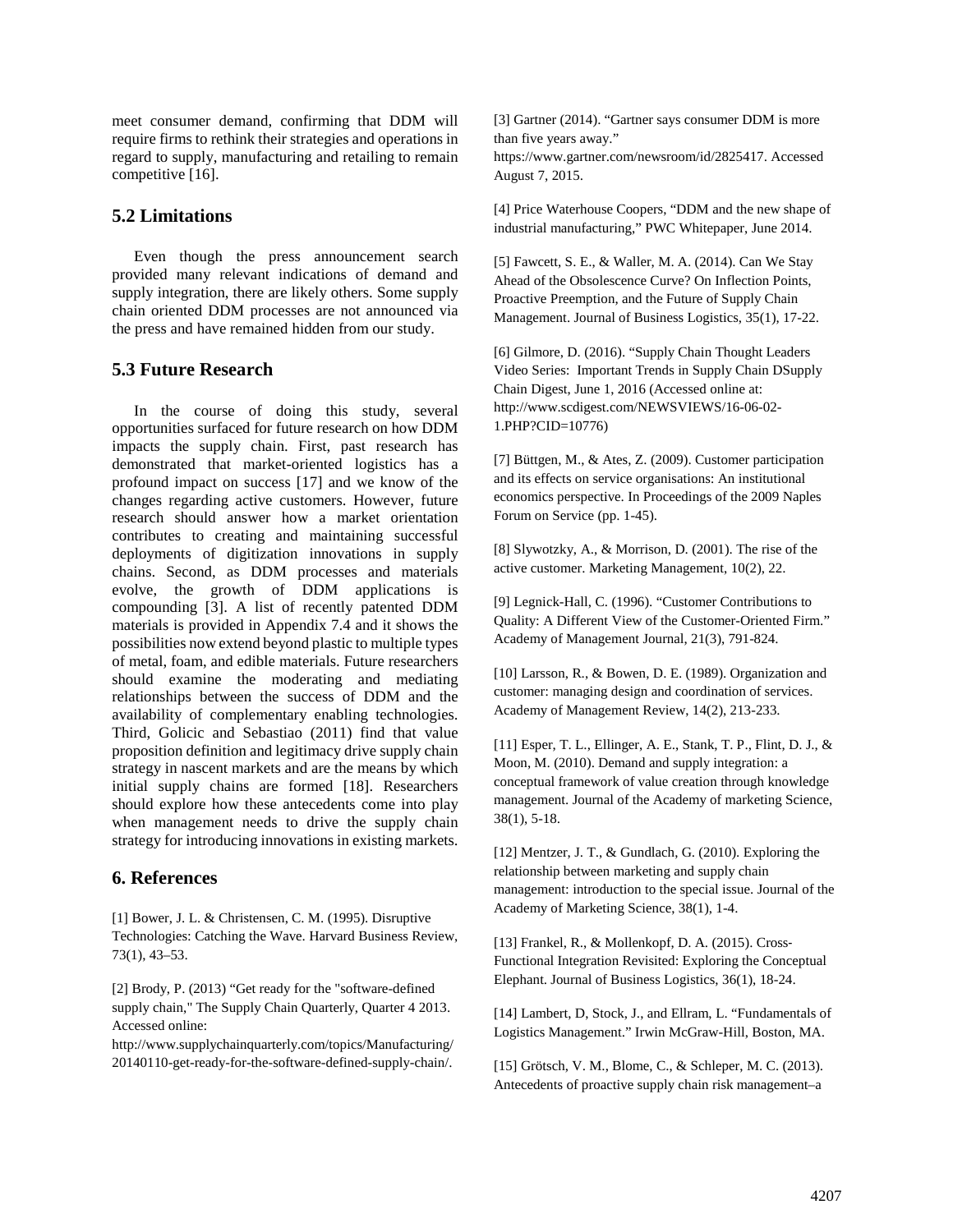contingency theory perspective. International Journal of Production Research, 51(10), 2842-2867.

[16] D'aveni, R. A. (2013). 3-D printing will change the world. Harvard Business Review, 91(3), 34-35.

[17] Fúgate, B. S., Flint, D. J., & Mentzer, J. T. (2008). The role of logistics in market orientation. Journal of Business Logistics, 29(2), 1-26.

[18] Golicic, S. L., & Sebastiao, H. J. (2011). Supply chain strategy in nascent markets: the role of supply chain development in the commercialization process. Journal of Business Logistics, 32(3), 254-273.

### **7. Appendix A: Examples of Press Announcements**

# **7.1 Example of Press Announcement Identified as Supply-focused Strategy**

*[The aircraft manufacturing process used by Airbus identified in the press announcement below includes over 100 parts that are now being printed with DDM. This changes the supply chain that surrounds these parts, because printing them precludes sourcing relationships and advanced inventory management of raw materials. This process ultimately will result in a better delivery of products to consumers, even if it is indirectly reflected in a lower price or better quality. However, since it is not being done specifically for an individual customer this is an example of a supplyfocused strategy.]*

SP airBUZ.net

May 7, 2015

"Stratasys additive manufacturing solutions selected by Airbus to produce 3D printed flight parts for its A350 XWB aircraft"

Stratasys Asia Pacific, a subsidiary of Stratasys Ltd. (Nasdaq:SSYS), a leading global provider of 3D printing and additive manufacturing solutions, announces that leading aircraft manufacturer Airbus has produced more than 1000 flight parts on its Stratasys FDM 3D Production Systems for use in the first-of-type A350 XWB air-craft, delivered in December 2014. The 3D printed parts were used in place of traditionally manufactured parts to increase supply chain flexibility, enabling Airbus to meet its delivery commitment on-time. Airbus initiated development and certification of 3D printing with Stratasys in 2013 as a schedule risk reduction activity that proved valuable for the A350 XWB program, highlighting a key benefit of 3D printing in the manufacturing industry.

The parts are 3D printed using ULTEM 9085 resin for FDM, which is certified to an Airbus material specification. UL-TEM 9085 resin provides high strength-to-weight ratio and is FST (flame, smoke, and toxicity) compliant for aircraft interior applications. This enables Airbus to manufacture strong, lighter weight parts while substantially reducing production time and manufacturing costs.

"We are delighted that Stratasys additive manufacturing solutions are being adopted by Airbus for its flagship A350 XWB aircraft. Both companies share a vision of applying innovative technologies to design and manufacturing to create game-changing benefits," said Dan Yalon, Executive Vice President, Business Development, Marketing and Vertical Solutions for Stratasys. "Our additive manufacturing solutions can produce complex parts on-demand, ensuring on time delivery while streamlining supply chains. Additive manufacturing also greatly improves the buy-to-fly ratio as significantly less material is wasted than with conventional manufacturing methods. Stratasys is looking forward to bringing these and other advantages to its collaboration with Airbus and to being part of Airbus' Factory of the Future initiative.

[15] ASTM International. (2012) Standard Terminology for Additive Manufacturing Technologies (ASTM F2792-12a), Retrieved from ASTM Online.

# **7.2 Example of Press Announcements Identified as Demand-focused Strategy**

*[The braille phone described in the press announcement below is being manufactured with DDM with custom programmed keyboards for individual customers, thereby delivering better products to consumers. This is an example of a demand-focused strategy.]*

EFYtimes.com

May 19, 2014 Monday 6:30 AM EST

Braille Phone For The Visually Impaired Goes On Sale!

Saurabh Singh

The front and back portion of the device are built using 3D printing techniques to help keep the cost under Pound 60.

Monday, May 19, 2014: In a bid to provide an instant connection between blind users and their friends and family, OwnFone, a London-based company has come up with the first-of-its-kind Braille phone. Brainchild of Tom Sunderland, the device features a 3D printed keypad consisting of 2/4 braille buttons that are pre-programmed to call important